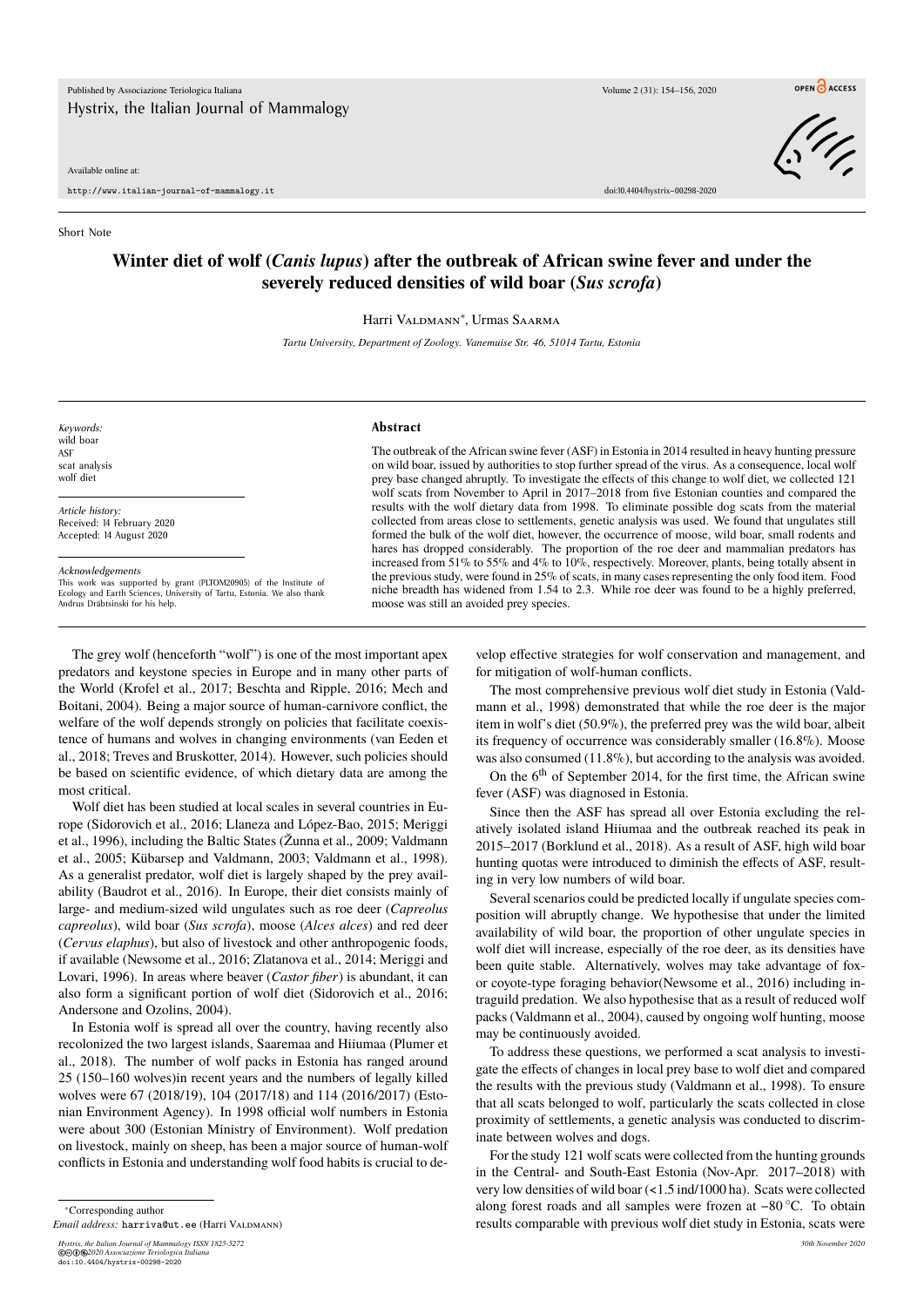| Table 1 – Comparison of frequency of occurrence (FO) of main prey categories between |  |
|--------------------------------------------------------------------------------------|--|
| two studies: Valdmann et al. (1998) and this study (2018).                           |  |

| 1998 FO | 2018 FO |
|---------|---------|
|         |         |
| 11.8    | ← 1     |
| 16.8    | 4       |
| 50.9    | 55      |
| 3.3     | 10      |
| ۰       | 25      |
| 10.2    | 4       |
| 5.8     |         |
|         |         |

collected from approximately the same area (Valdmann et al., 1998), and during early spring as in the previous study (we did not compare summer diets).

To identify food items, the scat samples were processed according to standard laboratory procedures (Ciucci et al., 2015; Reynolds and Aebischer, 1991). Non-mammal remains recovered in wolf scats were identified by comparison with reference materials and mammal remains by examining the cuticular pattern and the medulla of the hairs using a reference manual (Teerink, 1991) and hairs collected from hunted animals.

Scat contents were divided into five prey categories: ungulates, small rodents, mammalian predators, plant material, lagomorphs (*Lepus* sp.) and quantified by the frequency of occurrence (FO) of prey species in scats. To compare the proportions of ungulate prey in scats with the proportions of their numbers in the study area, chi-square test was used (Statistica, 2004). Ivlev's electivity indices (Krebs, 1997) were calculated for each ungulate prey species. The densities of moose  $(\approx 3.2 \text{ ind}/1000 \text{ ha})$  and roe deer  $(\approx 16 \text{ ind}/1000 \text{ ha})$  were obtained from yearly estimations of hunting clubs from study area. Food niche breadth was calculated after Levin (1968). To obtain estimates of confidence limits for niche breadths we used bootstrap procedure (n=10000) (Krebs, 1997; Efron, 1982), employing the statistical package R.

Scats of wolves and free-ranging dogs are sometimes difficult to distinguish and to avoid mixing the data of both species, we conducted a genetic analysis according to Plumer et al. (2018) for three scat samples that we could not assign and also for 21 samples collected from close proximity of settlements that we identified as wolf scats. The length of the final alignment was 245 bp and the dataset was further aligned with homologous wolf and dog sequences from Estonia (Plumer et al., 2018; Hindrikson et al., 2012). Molecular identification of species was possible due to specific nucleotide characters that distinguish between wolves and dogs in Estonia (see Plumer et al., 2018). Out of the three analysed samples that we could not assign to species (wolf or dog) with confidence, two belonged to wolf and one to dog. All 21 samples that we identified as wolf scats (based on morphology, smell and content) were assigned by the genetic analysis also as wolves. The dog data was excluded from further analyses and thus the final number of wolf scats was n=120.

Analysis of scat composition revealed that as in previous study (Valdmann et al., 1998), ungulates dominated in wolf diet, the roe deer being the main prey, the proportion of which has increased from 51% to 55%, Tab. 1. The occurrence of moose, wild boar, small rodents and hares has dropped considerably. On the other hand, the proportion of

Table 2 – Comparison of Ivlev's electivity indices for ungulate prey in previous study (Valdmann et al., 1998) and this study (2018).

|                              | Ivlev's electivity index |         |
|------------------------------|--------------------------|---------|
| <b>Ungulate prey species</b> | 1998                     | 2018    |
| Moose                        | $-0.35$                  | $-0.90$ |
| Wild boar                    | 0.23                     | $-0.05$ |
| Roe deer                     | 0.07                     | 0.61    |

mammalian predators and plants has increased, especially the latter, which occurred in 25% of analysed samples in this study, while being absent in the previous one. Bias adjusted food niche breadth was 2.3 (95% confidence intervals 1.95–2.64 ), compared to 1.54 in the previous study. Composition of ungulate prey proportions in diet differed significantly from their availability ( $\chi^2$ =32.75; df=2; *p*<0.05). According to the Ivlev's electivity indices (Tab. 2), roe deer was highly preferred and moose was avoided, whereas wild boar was close to neutral.

Our results indicate significant shift of preferences and FO-s in local wolf diet compared to the previous study of wolf winter diet in Estonia (Valdmann et al., 1998). Also, the food niche breadth has widened considerably. As the availability of wild boar was very low in the study area, its consumption was reduced by more than 4 times, from 17% to 4%. As predicted, roe deer formed the bulk of the wolf diet  $(55\%)$ , although the increase compared to the 1998 data  $(51\%)$  was less than expected. Roe deer was found as a preferred food item also in a study conducted in western and central parts of Poland (Nowak et al., 2011). However, in some of the other studies conducted in Europe, roe deer was avoided (Jędrzejewski, 2000; Okarma, 1995). We anticipated that wolves increase the consumption of moose, but it dropped from 12% to a mere 1%. The likely reason is the reduced wolf packs in Estonia due to high hunting pressure, legal and illegal (Valdmann et al., 2004). Moose has been an avoided food item also in other studies conducted in Europe (Jędrzejewski, 2000; Okarma, 1995).

Concerning the intraguild predation in our study ("mammalian predators" in Tab. 1), wolves exclusively fed on raccoon dog (*Nyctereutes procyonoides*). According to Paquet and Carbyn (2003), shortage of ungulate prey may increase the proportion of other predators in wolf diet. As sarcoptic mange is widespread among raccoon dogs in Estonia, weakened animal is an easy prey for wolves. As a negative effect of intraguild predation, mange will be easily transferred over to a wolf as canids are very susceptible to this parasitic infection, probably causing wolves, like other infested canids, to come closer to human settlements in their search for food. Thus, shortage of regular food (e.g., wild boar) can be detrimental to wolf population as they consume more mammalian predators, including the infected raccoon dogs. As a result, wolves get more frequently infected and getting weaker and unable to hunt for a regular prey, come closer to human settlements, posing danger to dogs. Although we did not found dog remains in wolf scats, a dog was reportedly killed by wolf in study area during this period. The health condition of a wolf was unknown, but we actually saw an infected wolf near the attack place.

Wolves may be brought closer to human settlements also by other factors. Roe deer can concentrate near settlements as a response to a very high predation pressure by wolves and also by lynx, for which roe deer has been a staple food in Estonia (Valdmann et al., 2005). The numbers wolves seen around settlements has been steadily increasing in the study area and elsewhere in the country.

Concerning the consumption of plant material, its proportion was unusually high, being found in 25% of scats, in many cases representing the only food item. Apples and hay were the most common plant items found. Although plant items are energetically not important for wolf (Jędrzejewska and Jędrzejewski, 1998), they can be used as an emergency food during a period when wolves suffer from food deficiency. As suggested by Homkes et al. (2020), plant items can be consumed more by wolves than previously believed. Another reason could be intentional consumption of grass as a self-medicating behavior against parasites. This type of behavior has been observed in several other species, including dogs and cats (Hart, 2008; Sueda et al., 2008) and raccoon dogs (Laurimaa et al., 2016).

We are uncertain whether the high proportion of plant items in our study is the result of reduced prey availability, abundance of apples due to the their rich crop during study period or an interaction of these conditions. But the remarkably high intraguild predation on raccoon dog is certainly unfavourable for local wolf population, facilitating the spread of sarcoptic mange.  $\Im$